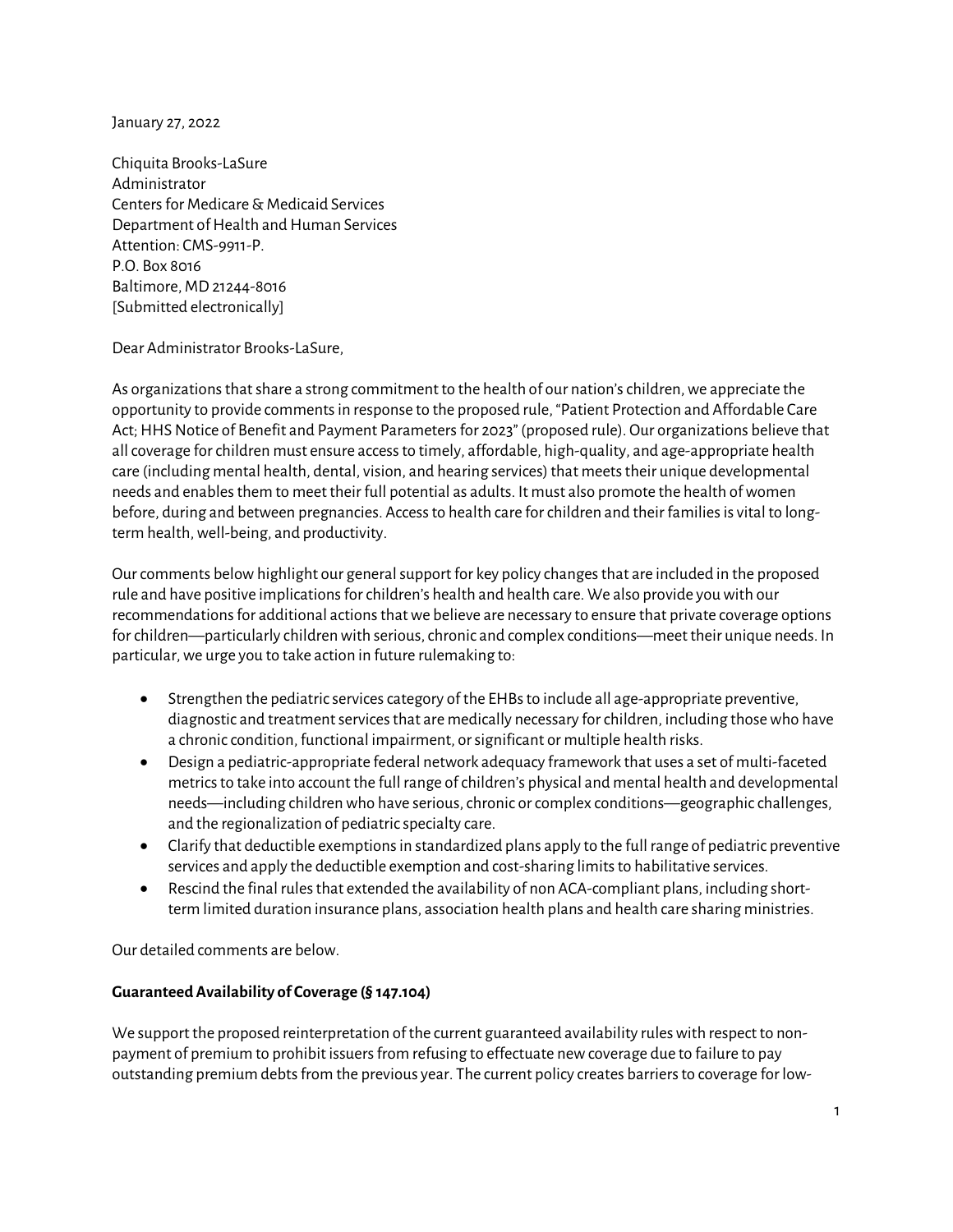income children and families and is inconsistent with the ACA's provision on guaranteed issue. Children and pregnant women must be able to get the care they need when they need it without jeopardizing their families' financial security. Therefore, we support the inclusion of this provision in the final rule.

# **Standardized Options (§155.20)**

We are pleased that CMS will be resuming the designation of standardized options and proposing plan designs in the 2023 Notice. This policy change will make it easier for familiesto compare plan offerings and choose health insurance plans that fit their needs. We respectfully provide the following recommendations on ways the options can best meet the needs of children, particularly children with serious, chronic, or complex health concerns:

- Clarify that deductible exemptions apply to the full range of pediatric preventive services, including those provided by a pediatric specialist. Children with chronic or complex medical conditions visit their medical specialists more frequently and may rely on them for their well-child and other preventive screenings, including immunizations.
- Apply the deductible exemption and cost-sharing limits to habilitative services. Coverage of habilitative services and devices is a critically important benefit for children who may suffer from a condition at birth (such as cerebral palsy, autism or spina bifida) or from an illness or injury that prevents normal skills development and functioning. Standardized cost-sharing structures for these services should be incorporated into the options to both inform consumer plan choice and convey the potential financial impact of using these important therapies.
- Delineate the specific types of adult and pediatric specialist visits that are exempt from the deductible and if there are any limits on the number of visits that are allowed under the exemption.
- Require the use of copayments, rather than coinsurance for specialty visits and specialty drugs in all the options. Coinsurance is a confusing concept for many consumers that does not allow them to accurately determine their costs of care and can result in a higher financial burden.

## **Non-Interference With Federal Law and Non-Discrimination Standards (§ 155.120(C))**

We applaud the agency for including a proposal to amend § 155.120(C) to explicitly prohibit discriminatory actions by an Exchange that are based on sexual orientation and gender identity.

Despite some advances in public awareness and legal protections, youth who identify as LGBTQ continue to face disparities that stem from multiple sources, including inequitable laws and policies, societal discrimination and health plan and system practices. These disparities can result in limited access to needed services or can deter LGBTQ children and youth from seeking the timely, comprehensive, developmentally appropriate and quality physical and mental health care they need.

The impact of discrimination in the child and adolescent years has been linked to toxic stress and LGBTQ children and youth experience trauma at particularly high rates. When compounded over time, toxic stress predisposes children and youth to a higher likelihood of chronic disease in adulthood and other long-term negative health outcomes.<sup>[1](#page-1-0)</sup> All children, regardless of sexual orientation or gender identity, should have health

<span id="page-1-0"></span><sup>1</sup> [https://www.healthypeople.gov/2020/topics-objectives/topic/social-determinants-health/interventions](https://www.healthypeople.gov/2020/topics-objectives/topic/social-determinants-health/interventions-resources/discrimination#5)[resources/discrimination#5](https://www.healthypeople.gov/2020/topics-objectives/topic/social-determinants-health/interventions-resources/discrimination#5)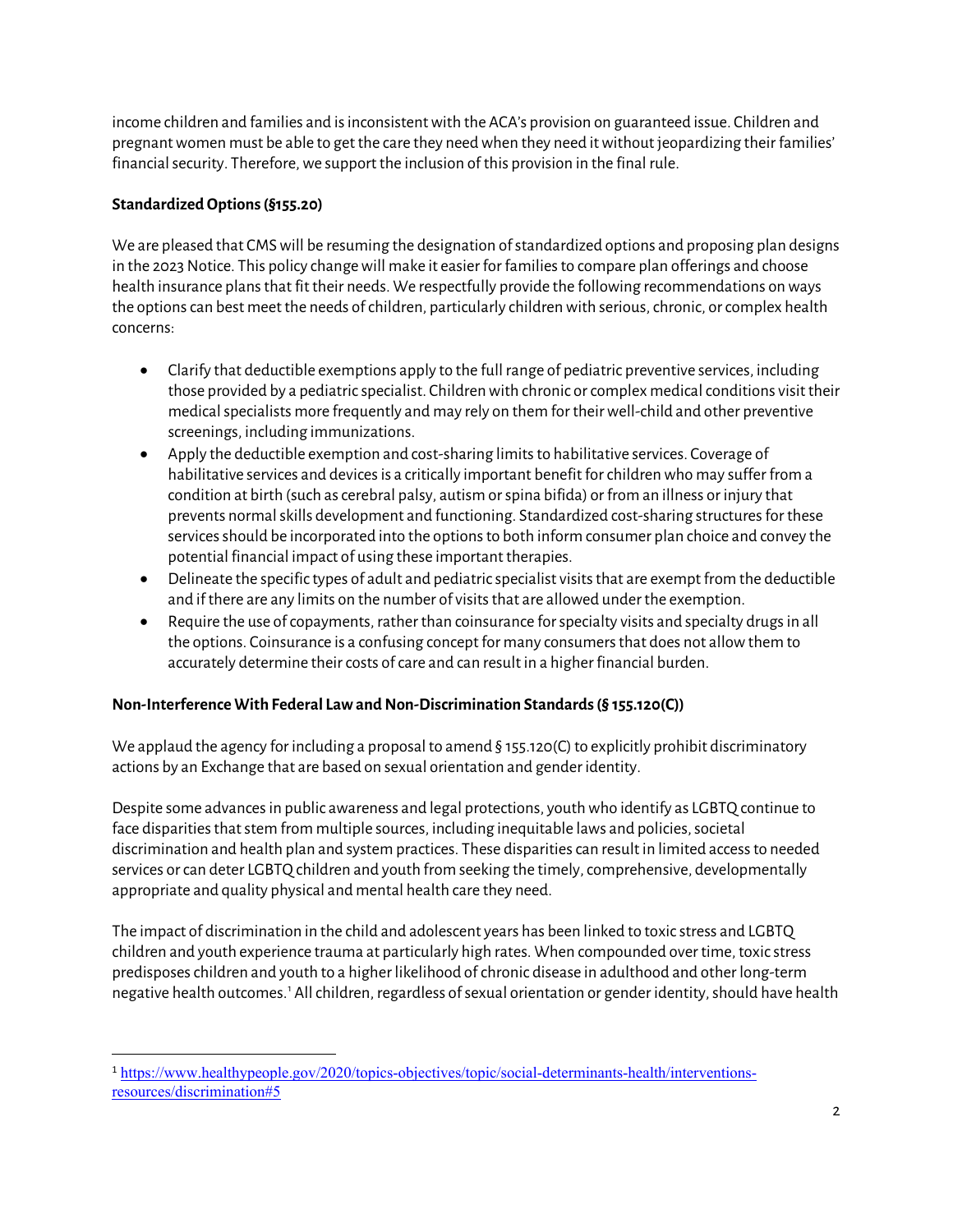coverage that assures them access to all medically necessary, age-appropriate benefits to promote healthy child development. We urge CMS to include these protections in the final rule.

### **Provision of EHB (§ 156.115)**

We support the proposal to eliminate the option for states to allow benefit substitution between EHB categories. When the 2019 payment rule announced these new flexibilities for states, we expressed our strong concern that it could leave children, particularly those with serious, chronic, or complex conditions, with limited access to needed services and their families with higher out-of-pocket costs. A Congressional Budget Office analysis<sup>[2](#page-2-0)</sup> predicted that given more flexibility to design their own benefits, states would likely try to reduce premiums by scaling back key benefits for children, including mental health services, habilitative services and pediatric dental. We strongly urge CMS to include this provision in the final rule. We also provide the following recommendations to strengthen the EHBs for children.

*Strengthening the pediatric services category.* We applaud you for your commitment to strengthening coverage for individuals, families and children across the nation, particularly those who are most vulnerable. As you move forward with this work, we urge you to establish a federal standard for the pediatric services category that requires coverage of all age-appropriate preventive, diagnostic and treatment services that are medically necessary for children, including those who have a chronic condition, functional impairment, or significant or multiple health risks. We recommend that, at a minimum, the pediatric benefit category should be defined based either on the benefits provided in a state's CHIP plan or on the American Academy of Pediatrics' Scope of Health Care Benefits for Children<sup>[3](#page-2-1)</sup> both of which are specifically tailored to children to meet their continuous, and changing, growth anddevelopmental needs. Under this approach, states should be required to assess the pediatric benefits that are included *and excluded* from their selected benchmark and use their CHIP benefits or those included in the Scope of Health Benefits to supplement as needed so the plan fully covers pediatric services.

Children are not little adults and require health care benefits distinct from those provided for adults. They must have access to medically necessary, age-appropriate services, regardless of their plan choice. Those services must be specifically suited to children's unique and continuous development and growth needs and must also include key therapies and devices that are now included in the habilitative services category of the EHBs. Habilitative services are especially important for children who may suffer from a condition at birth (such as cerebral palsy, autism or spina bifida) or from an illness or injury that prevents normal skills development and functioning. Receiving sufficient habilitative services that helps the child *acquire*, improve, or retain a skill or level of functioning that they did not previously possess can mean the difference between talking and not talking, walking and not walking, or needing special education and being able to join a regular classroom.

Unfortunately, the original benchmark approach was not developed with children in mind and does not take into consideration children's unique needs, unlike Medicaid's Early and Periodic Screening, Diagnostic, and Treatment (EPSDT) benefit standard and the benefits in state CHIP plans. Children often need services with greater frequency and intensity than adults, so certain benefit limits (for instance, limits on number of visits, frequency of service or device replacement, etc.) established for adults may be inappropriate for children who are continuing to develop and grow.

<span id="page-2-0"></span><sup>&</sup>lt;sup>2</sup> Congressional Budget Office. [Cost Estimate H.R. 1628, American Health Care Act of 2017](https://www.cbo.gov/system/files/115th-congress-2017-2018/costestimate/hr1628aspassed.pdf) (as passed by the House of Representatives on May 4, 2017), pp. 7.

<span id="page-2-1"></span><sup>3</sup> Scope of Health Care Benefits for Children From Birth Through Age 26. Committee On Child Health Financing Pediatrics Jan 2012, 129 (1) 185-189; DOI: 10.1542/peds.2011-2936.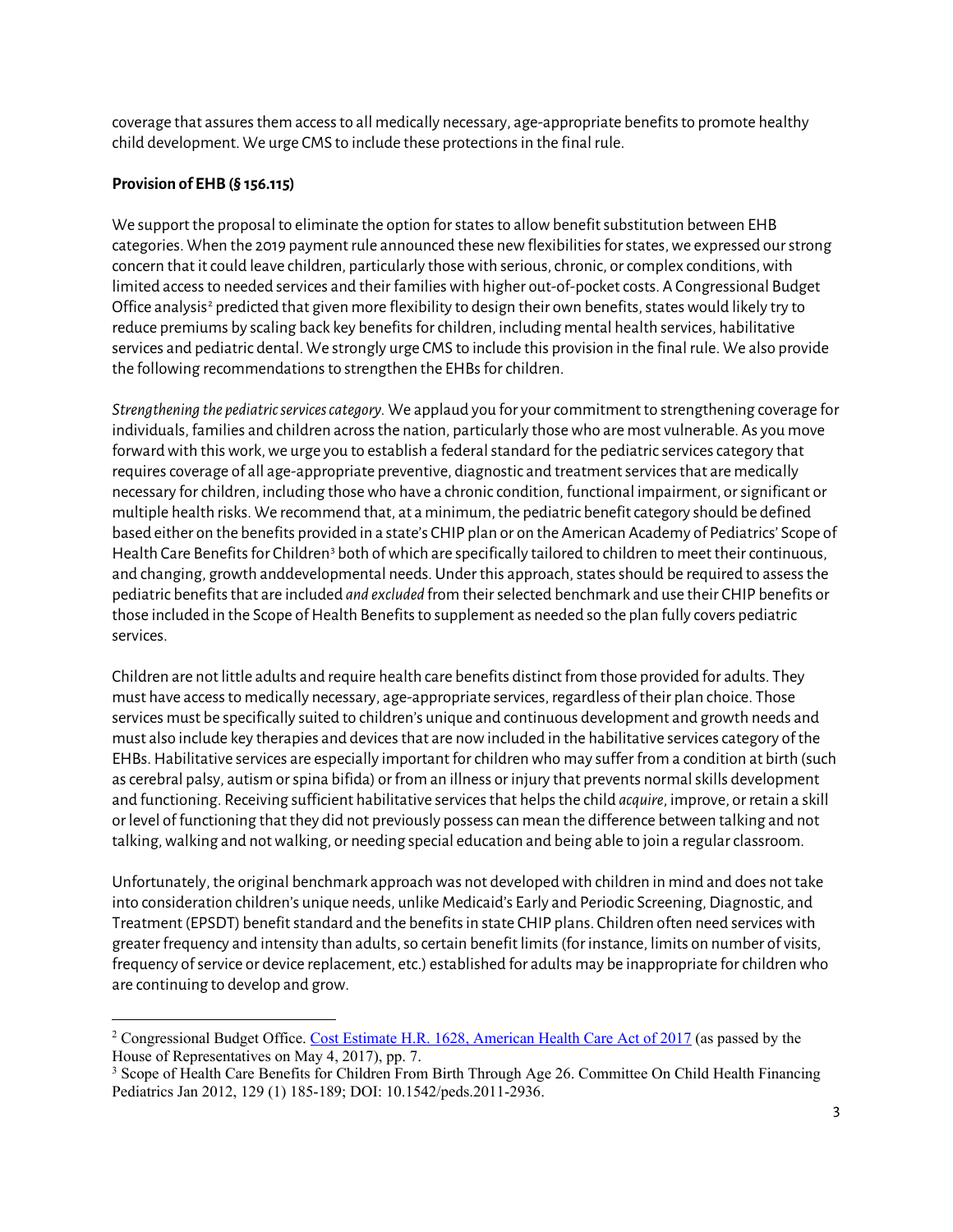This includes children's mental and the behavioral health care needsspanning the continuum of care such as promotion of mental health, prevention and early identification of behavioral health issues, assessment, referral, treatment across a range of settings, and management/co-management of behavioral health issues. Solutions for adults are not the same as solutions for children. For children, the goal of treatment for all levels of care isfocused on maximizing functioning of the child, reducing distress for the child and family, and prevention of adult morbidity.

Given the impact of the COVID-19 pandemic on children's mental health, which has exacerbated challenges children faced prior to the pandemic, we urge CMS to ensure that the mental health category of EHB include meaningful access to pediatric mental health benefits acrossthe continuum of care and in a range of settings, including in the pediatric primary care setting. CMS should expand health care coverage and payment for enhanced services such as integrated mental health care and supportive services. Additionally, Exchange plans should cover trauma-informed care services, including all necessary screenings, diagnosis, office-based management, counseling, case management, community collaboration, and home visiting.

We look forward to working with you to strengthen the pediatric EHB to ensure that children have adequate, age-appropriate coverage that is representative of all their health needs. The range of covered services available in each of the EHB categories, such as rehabilitative and habilitative services, pediatric services including mental health, dental and vision, and others, must provide a level of benefit protection that is vital to children's long-term health, well-being and future productivity.

## **Refine EHB Nondiscrimination Policy for Health Plan Designs (§ 156.125)**

Our organizations also support the CMS proposal to refine its existing nondiscrimination policies with "a clear regulatory framework." Specifically, CMS proposesthat a nondiscriminatory benefit design that provides EHB must "incorporate evidence-based guidelines into coverage and programmatic decisions and rely on current and relevant peer-reviewed medical journal article(s), practice guidelines, recommendations from reputable governing bodies, or similar sources."

This policy change will help ensure that child and adolescent enrollees have more equitable access to medically necessary care across different plans and insurers. Specifically, this policy change meansthat children and adolescents cannot face plan limits—without a medical basis—to a certain number of visits, provider type, or their capacity to attain a certain functional status. Absent these changes, children and youth with special health care needs and disabilitieswho need timely access to critically important services are at risk of facing barriers due to plan designs that lack an evidence basis and instead rely on perception and tools that discriminate, such as Quality Adjusted Life Years (QALY). Under the current rules insurers may: set caps on physical or occupational therapy sessions for specific diagnoses regardless of medical necessity, prohibit or cap access to home health care and durable medical equipment for specific diagnoses regardless of medical necessity, or use a tool that estimates the value, and therefore the approval, of treatment for a child that subtracts or discounts that value simply because the child has a disability.

We support the "clear regulatory framework" outlined in the proposed rule and urge you to finalize this proposal.

#### **Network Adequacy (§156.230)**

We are pleased that CMS plans to reestablish the federal reviews of network adequacy, beginning in plan year 2023. An active federal role in the review and oversight of provider networks, based on a strong framework of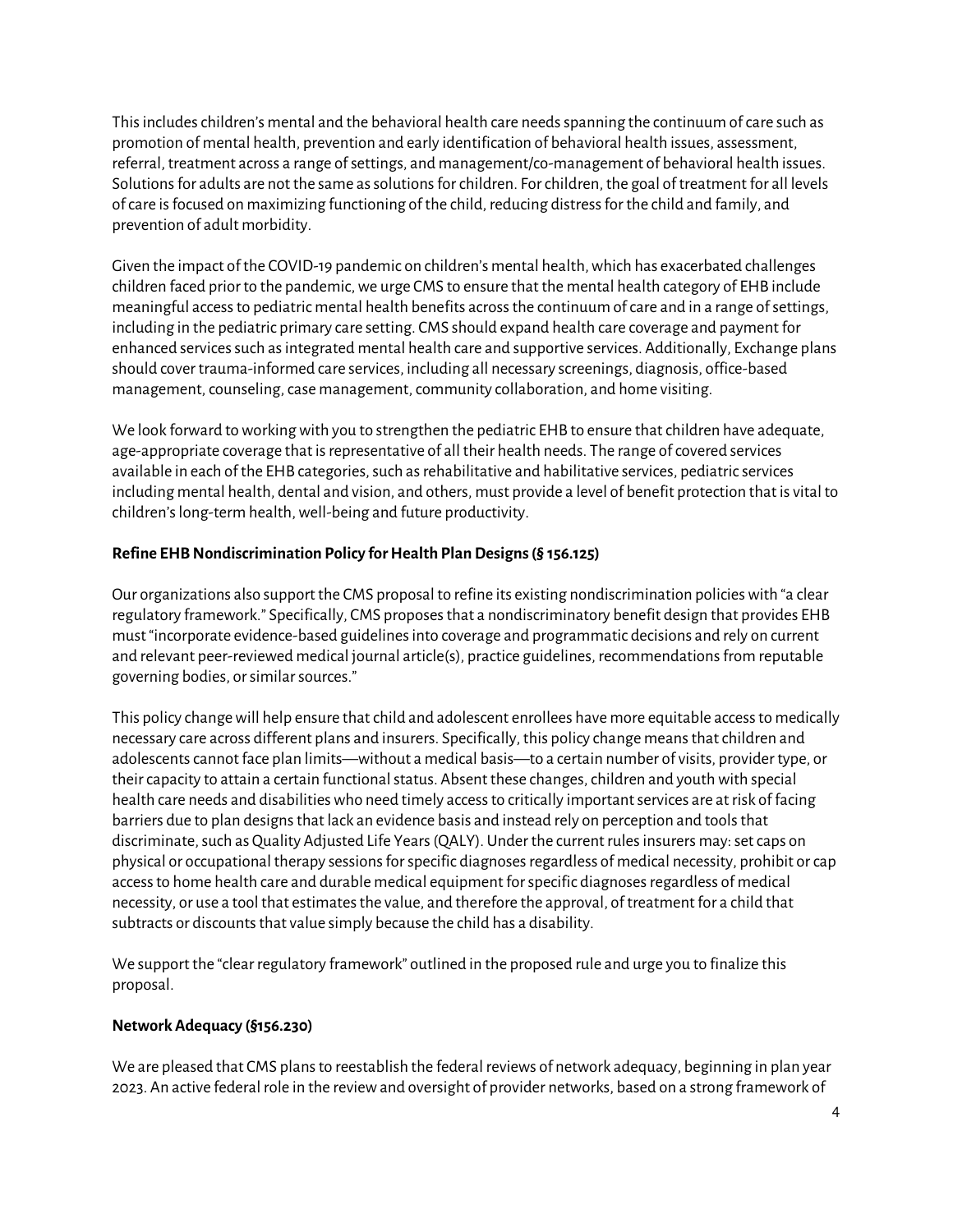standards, is critical to helping ensure that families are not faced with exorbitant out-of-pocket expenses because they must seek out-of-network care for their child if there is not an appropriate in-network provider. To that end, we urge you to also establish minimum, uniform procedural standards for the state-based exchanges, as well. A child's access to an appropriately trained pediatric provider should not be a function of whether their state has a federally-facilitated or state-based Exchange.

The Notice includes some important first steps towards assuring that children and families have access to the in-network care they need when they need it. In particular, we strongly support the establishment of specific standards for pediatric primary care providers and behavioral health providers and the requirement that providers must be contracted within the lowest cost-sharing tier in tiered networks. We are also pleased that the set of metrics has been somewhat expanded to include wait times for a subset of providers, including behavioral health.

However, it is absolutely critical that stronger pediatric-specific standards are established for the QHPs. We respectfully remind you that children are a unique population, and their providers are different than those for adults. Pediatric providers have specific training, experience and expertise that equips them to meet the physical, mental, and developmental health needs of all children, including those who have serious, complex, or chronic health conditions or special health care needs.

Pediatric-specific standards would allow for an assessment of provider networks to ensure the inclusion of trained and experienced in-network pediatric providers capable of providing appropriate care—from wellbaby care to care for children and youth with special health care needs, including those with serious, chronic, or complex conditions. Inadequate and limited networks that do not include this range of providers may result in care delays with poor health outcomes that ultimately cost insurers and consumers more. Appropriate pediatric standards should:

- Ensure that QHP networks are capable of providing pediatric services (both physical and mental health) for all levels of complexity, including for rare conditions, without administrative or cost barriers for children and families.
- Only allow out-of-network arrangements as an exception for extremely rare services or when timely access to the type of provider a child needs cannot be assured.
- Not allow a child to be penalized by the health plan through extra cost sharing or administrative hurdles in the rare circumstance when that child must use an out-of-network provider.

To meet these goals and assure that children can get timely and age-appropriate care, network adequacy standards must be developed for the full range of board-certified pediatric specialties and subspecialties. [4](#page-4-0) The standards also must assure that networks include one or more appropriate pediatric hospital providers and reflect the fact that teams of pediatric specialists are typically concentrated near children's hospitals, underscoring the regional nature of pediatric specialty care for high-acuity conditions.

<span id="page-4-0"></span><sup>4</sup> Including, but not limited, access to pediatric Allergy/Immunology, Hospital Medicine, Dermatology, Neurology, Surgery, Adolescent Health, Child Abuse and Neglect, Hospice and Palliative Care, Transport, Urgent Care, Otolaryngology, Developmental-Behavioral Pediatrics, Cardiology, Critical Care, Emergency Medicine, Endocrinology, Gastroenterology, Hematology-Oncology, Infectious Diseases, Nephrology, Pulmonology, Rheumatology, Obesity, Sports Medicine, Plastic Surgery, Neurological Surgery, Genetics, Ophthalmology, Anesthesiology, Orthopedics, Radiology, and Urology.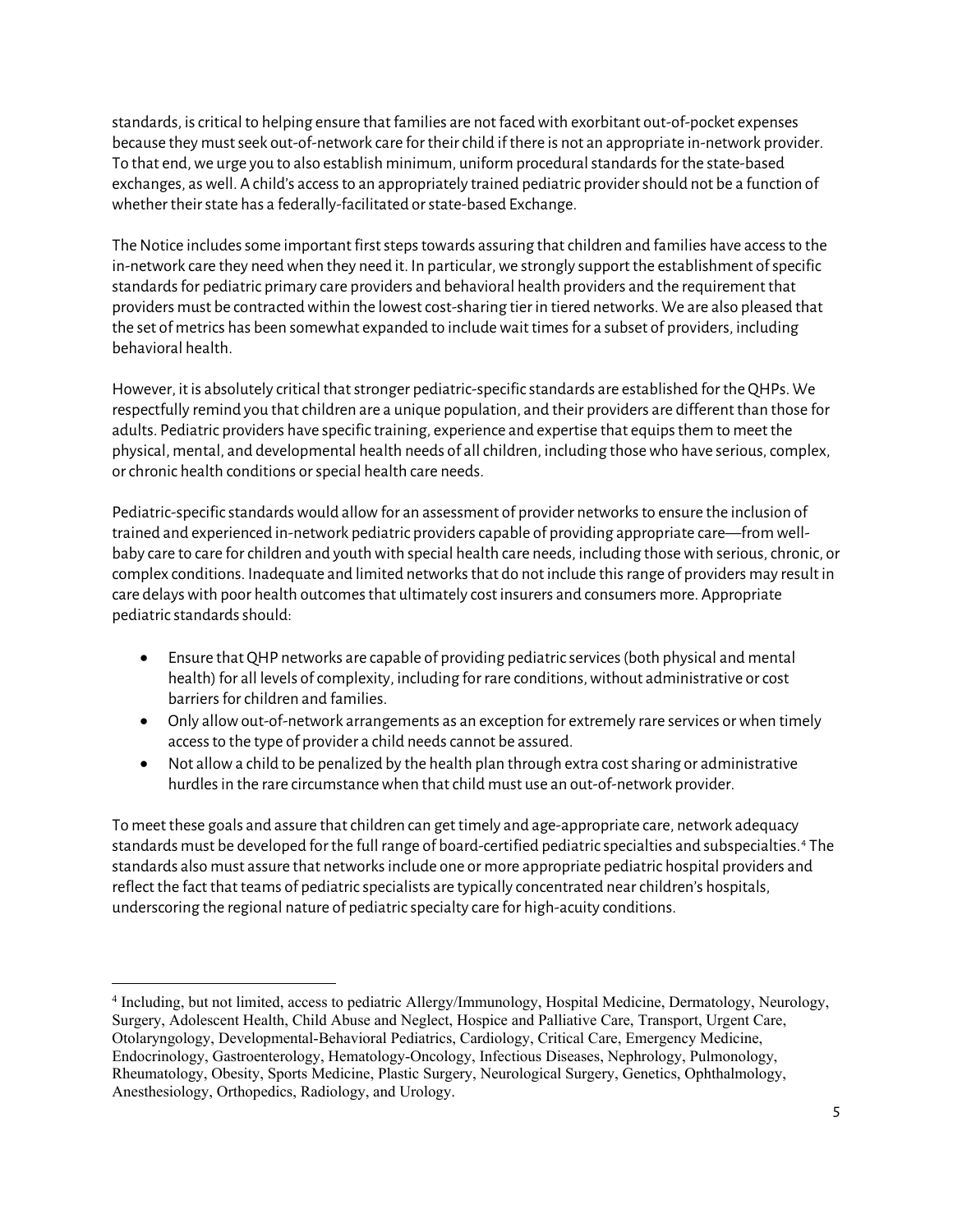**Time and distance standards and appointment wait times**—It is critical that quantitative network adequacy metrics enhance, rather than impede, children's timely access to the most appropriate provider for the care they need on an in-network basis. We support the use of time and distance metrics as a generally appropriate measure of a network's pediatric primary care capacity. However, time and distance cannot account for the many children who travel long distances and across state lines to receive necessary care from appropriate pediatric specialty providers, including children's hospitals equipped to meet their unique tertiary and quaternary medical needs. A [study](https://www.childrenshospitals.org/Issues-and-Advocacy/Private-Coverage-and-Exchanges/Issue-Briefs-and-Reports/2014/Network-Adequacy-Measures-and-Their-Potential-Impact-on-Childrens-Access-to-a-Childrens-Hospital) in the June 2018 issue of Health Affairs<sup>[5](#page-5-0)</sup> found that nearly half of pediatric specialty hospitalizations took place outside of adult-focused distance standards. Similarly, an earlier Children's Hospital Association analysis found that approximately 50% of children nationwide would not have access to the services of an acute care children's hospital if adult Medicare Advantage time and distance standards are used. The use of time and distance standards as the sole metric for network adequacy would place children at risk of delayed services or may lead them to care in settings ill-equipped to address their pediatric service needs.

Rather than a sole reliance on time and distance, we recommend a comprehensive, multi-faceted set of quantitative standards specific to pediatrics. Those measurable factors include, but are not limited to, wait times (as proposed in the Notice for behavioral health providers, but applied to all pediatric specialties); enrollee ratios by specialty; geographic accessibility; geographic population dispersion; and minimum appropriate providers available to meet the needs of children with special health care needs, including those with limited English proficiency, and diverse cultural and ethnic backgrounds.

In addition, we urge CMS to strictly limit a plan's opportunity to provide a justification for an inadequate network in lieu of assuring an adequate network. These types of justifications should only be accepted in very rare circumstances and for very rare health conditions. For example, plans must not be allowed to secure exceptions solely because the appropriate provider is in another state. Plans must be required to design networks that ensure access to appropriate in-network providers for all covered services and must not be allowed to rely on out-of-network arrangements, exceptions (justification) processes and other mechanisms that create barriers and burdens for sick children in need of care.

Furthermore, we respectfully remind CMS that an overly generous exceptions (justifications) process that impedes access to necessary care could be discriminatory based on health status and violate the nondiscrimination provisions of the ACA. In order to avoid discriminatory practices, plans must be able to ensure that all enrollees have access to covered health services from a full range of in-network providers, including children's hospitals and other regional specialty providers.

We also urge CMS to implement strong, ongoing monitoring and analytical strategies. Oversight, including regular audits of plans' provider networks, is crucial to ensuring that children have access to timely care and the in-network providers they need, particularly pediatric specialists. The oversight and monitoring of plan networks must include procedures to identify and address pediatric provider network gaps or access barriers, including wait times and transportation complexities. As part of that oversight, plans' consumer-facing information regarding their networks must be reviewed regularly to ensure that it includes accessible and upto-date provider directories and clearly explains cost-sharing responsibilities, approval processes for out-ofnetwork services, and appeals procedures for denied services. Plans also should be able to provide consumers with their provider selection standards, including the use of quality as a factor in network design and/or any

<span id="page-5-0"></span><sup>5</sup> See Children's Hospital Association. [Implications of adult network adequacy standards on children's access to](https://www.childrenshospitals.org/Issues-and-Advocacy/Private-Coverage-and-Exchanges/Issue-Briefs-and-Reports/2014/Network-Adequacy-Measures-and-Their-Potential-Impact-on-Childrens-Access-to-a-Childrens-Hospital)  [pediatric specialty care,](https://www.childrenshospitals.org/Issues-and-Advocacy/Private-Coverage-and-Exchanges/Issue-Briefs-and-Reports/2014/Network-Adequacy-Measures-and-Their-Potential-Impact-on-Childrens-Access-to-a-Childrens-Hospital) June 2018.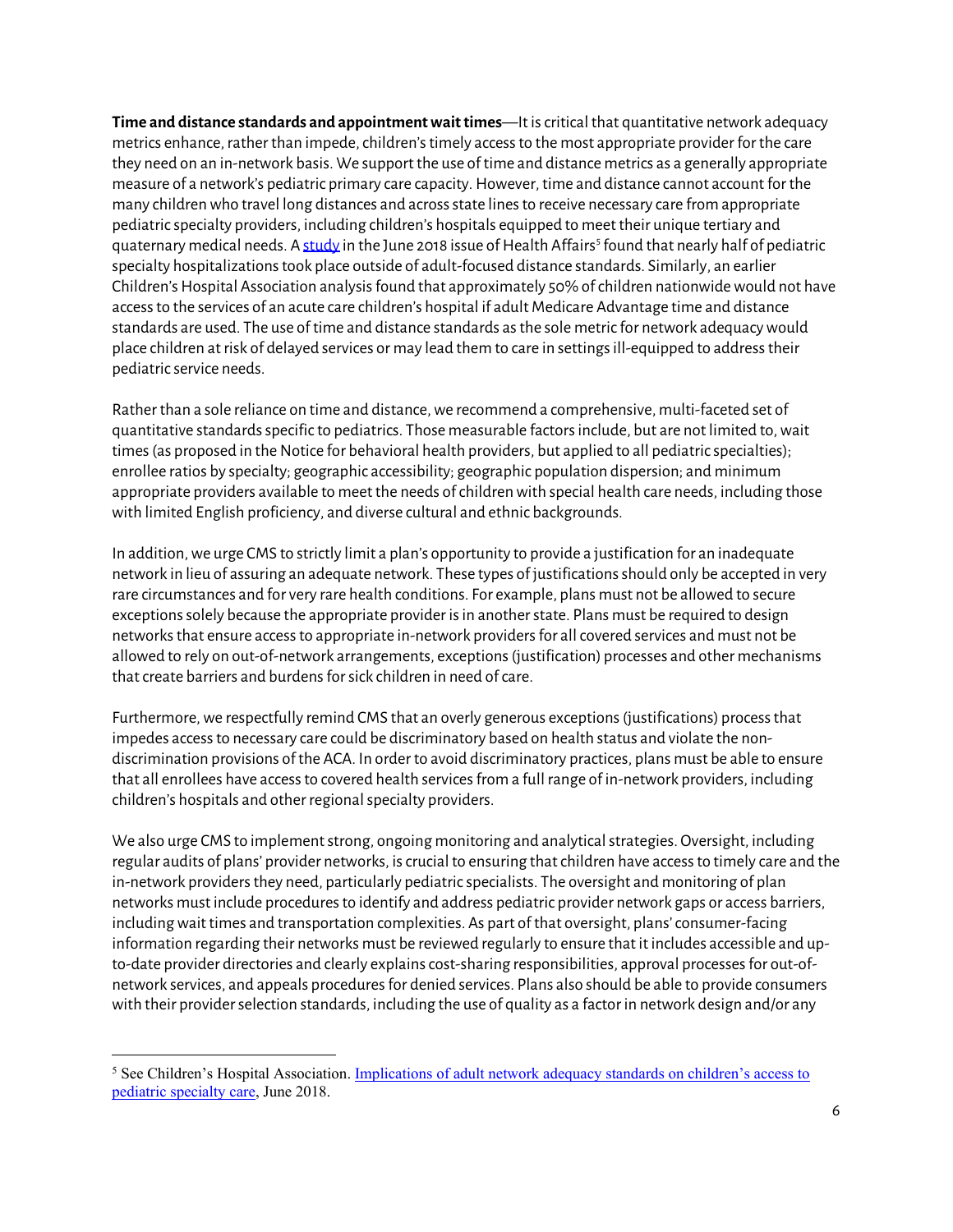emphasis on centering network design on lower-cost providers, which may exclude some more highly specialized and trained providers that children might need.

Finally, we urge you to consult closely with a spectrum of pediatric provider/facility types, caregivers, child health advocates, and health plans to develop workable and effective pediatric standards and review process. That expertise can help you design a framework that takes into account the full range of children's physical health, mental health and developmental needs, geographic challenges, and the regionalization of pediatric specialty care. Furthermore, as there is currently no state-of-the-art knowledge regarding network adequacy metrics for pediatrics, the standards development and implementation processes must be nimble enough to adapt as health care delivery and population needs change.

**Telehealth Services—**We agree that future consideration should be given to the role of telehealth in network adequacy but urge you to consider telehealth as a supplement to, rather than a substitute for, appropriate innetwork providers. During the coronavirus pandemic, telehealth emerged as a vital health care service delivery tool for providers, patients and families. It will continue to be critical to providing necessary care beyond the pandemic. Pediatric providers have implemented a range of telehealth technologies to meet the needs of their patients ranging from texting families the results of COVID-19 tests, conducting aspects of well-child visits, delivering behavioral health services and providing in-hospital consultive care via telehealth. We look forward to working with you on an approach to the incorporation of telehealth into network adequacy standards that are appropriate for all children, particularly those with serious, complex and/or chronic conditions or special health care needs.

#### **Essential Community Providers (§ 156.235)**

We thank CMS for continuing to recognize the importance of essential community providers (ECPs) in meeting the needs of underserved communities throughout the country and applaud you for increasing the minimum ECP participation threshold from 20 to 35%. We strongly recommend that HHS require plans to meet this standard for each category of ECP, rather than for all ECPs take as a whole, to help ensure that enrollees have better access to the full range of servicesthat the ECPs provide. ECPs, including children's hospitals, play a particularly critical role in the care of low-income children and children with serious, complex, or chronic conditions or special health care needs. These children rely upon a comprehensive and diverse range of medical and ancillary services to meet their unique developmental and growth needs, which ECPs are designed to provide.

At the same time, we recommend that you consider ways to raise the standard higher as we believe that, regardless of the established minimum, most planswill achieve that standard and go no further. Networks without a sufficient number and scope of ECP types could lead to gaps in care. Delays in care can be particularly detrimental to children's health, resulting not only in poor health outcomes, but additional costs to the health care system and long-term costs to the nation's economy.

We also remind CMS of the importance of plan oversight to ensure that QHPs are, in fact, meeting the ECP standards. That oversight must include procedures to monitor, identify, and address gaps in ECP contracting, assess the validity of "good faith" offers, and review provider directories for accuracy.

#### **Non ACA-compliant coverage options**

As you continue your work to strengthen health care coverage and access for children and families, we urge you to rescind the final rules that extended the availability of short-term limited duration insurance plans,